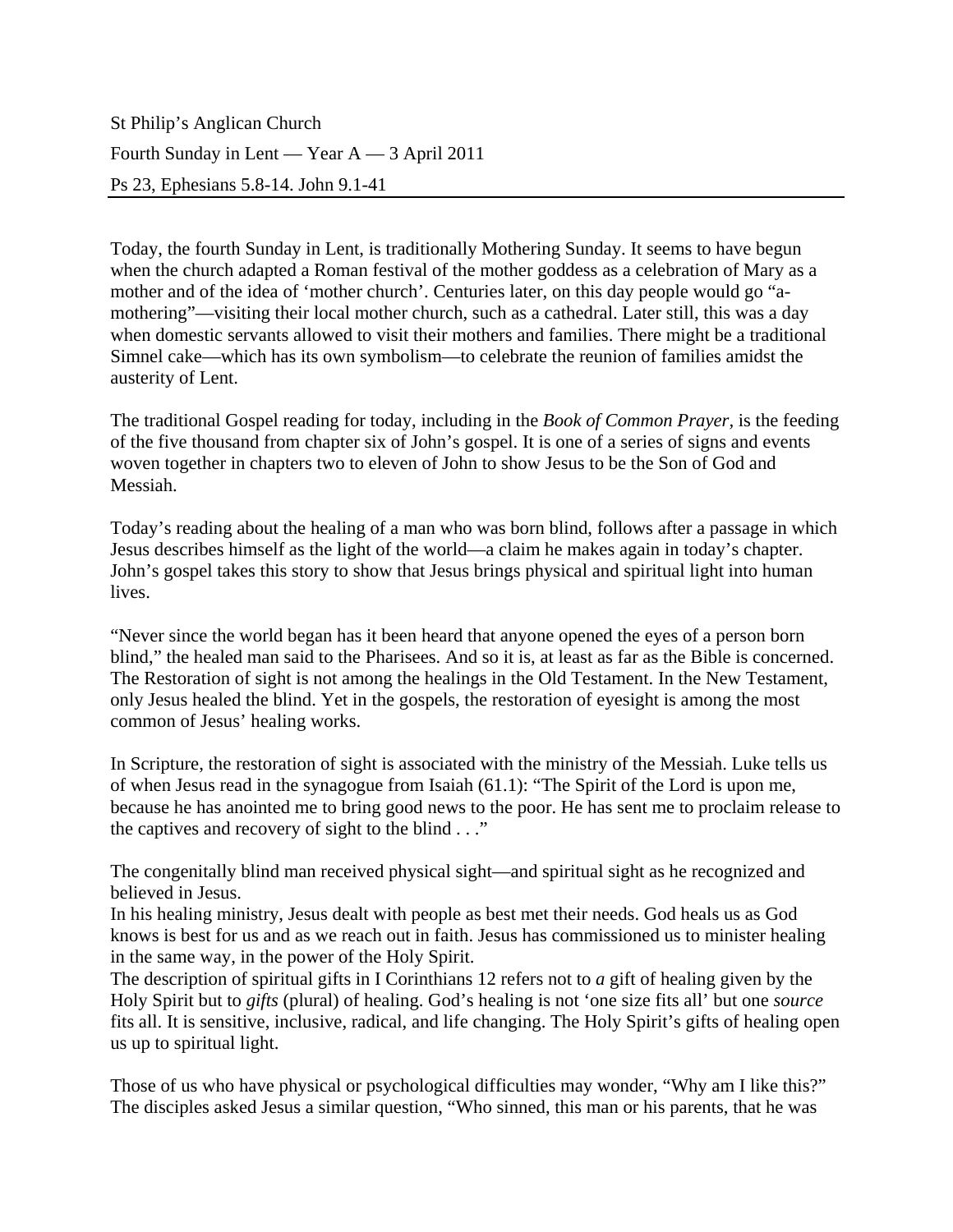born blind?"

It was widely held that suffering was due to sin. The rabbis had long declared that suffering was caused by sin. The disciples evidently accepted this, but how could a man have sinned before his birth?

Jesus rejected the whole idea. The man's blindness was not because of sin, but "so that God's works might be revealed in him."

But how can we accept that a life-long physical or mental disability might be so that the works of God can be revealed? I confess that I don't quite understand this statement by Jesus.

But Jesus isn't saying that that an affliction like blindness is good. Nor is it God's will. Yet if we *do* have a physical, emotional, or mental need—a need of healing—God's good work can be revealed in us as a result of it.

This Lent, Rebecca has encouraged us to *recognise*, *repent*, and *reconnect*.

A place to begin is to *recognise* that God's healing is there for us in many ways. Healing comes, for example, as resentment, anxiety, anger, depression and bitterness about our physical and psychological problems are taken away, forgiven and dissolved in God's love.

Another place to begin is to embrace God's healing when it's offered in prayer, and through the loving care of others. "He restores my soul", Psalm 23 says. "Surely goodness and mercy shall follow me all the days of my life."

Let's *recognise* God's healing offered to each of us. It's tempting to be prideful about our struggles to overcome a disabling problem and it takes humility to give it all into God's hands.

Let's *repent* if we have been unwilling or unable to receive the healing—of whatever kind—that God offers.

Lent is not just about self-denial; it's also about receiving and growing up: growing up into the resurrection life of Jesus Christ that we will soon celebrate at Easter. Let's *reconnect* with God's healing.

After saying that the man's blindness was so that the works of God should be revealed, Jesus then said that "We must work the works of him who sent me—while it is day; night is coming when no one can work."

The early manuscripts disagree on whether Jesus said, "*I* must work" or "*We* must work". It doesn't make much difference, as Jesus also said in John 14.12, "the one who believes in me will also do the works that I do and, in fact, will do greater works than these, because I am going to the Father." We are commissioned to continue the work that Jesus began in his earthly ministry to bring good news to the poor, to proclaim release to the captives and recovery of sight to the blind.

In John, healings are most commonly described simply as 'works' —the Greek word is *ergon* as in the English word 'ergonomic' and in 'erg'—the unit of measurement for energy.